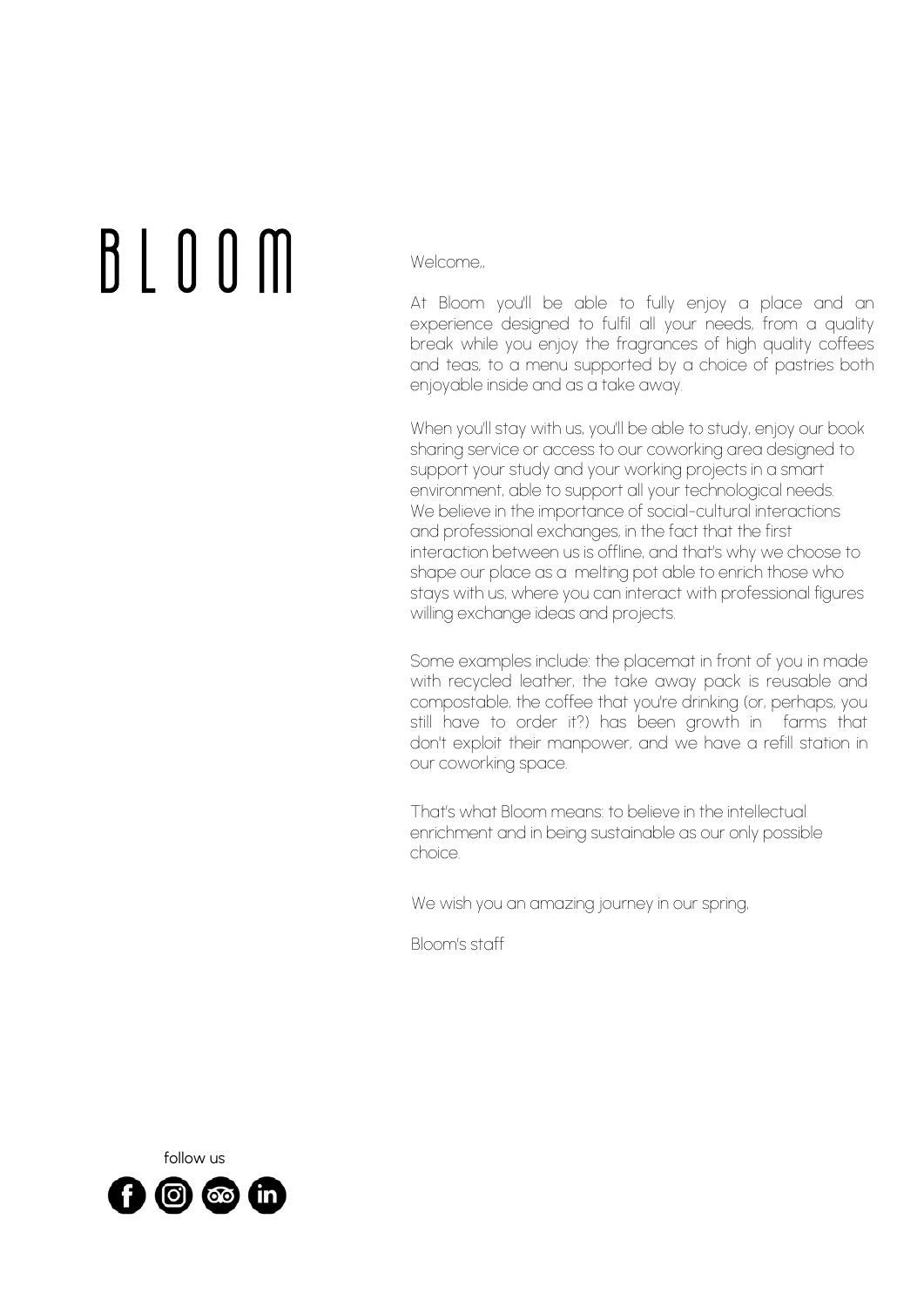# **BLOOM**

Menu made by Chef Matteo Bianchin

 $\frac{1}{2}$ 

# **Starters**

| 开新                | Magatello di vitello<br>Veal with tuna sauce, Cantabrian anchovies and Pantelleria caper flowers                                                                                                                             | 12€ |
|-------------------|------------------------------------------------------------------------------------------------------------------------------------------------------------------------------------------------------------------------------|-----|
| Ř                 | Prosciutto crudo<br>San Daniele Ham, 42 months Parmesan cheese, Mantuan fruit mustard, melon pearls and<br>homemade breadsticks                                                                                              | 14€ |
|                   | To share 20€                                                                                                                                                                                                                 |     |
| <b>B</b>          | Hummus<br>Chickpea and mango hummus, Brazil nuts and soft wheat chapati                                                                                                                                                      | 116 |
| $\bigoplus$       | Trittico di pane nero tostato<br>Three types of toasted black bread: one with stracchino and caramelized onions, one with tapenade<br>of Taggiasca olives and dried tomatoes and the other one with tomato sauce and oregano | 12€ |
|                   | <b>First Courses</b>                                                                                                                                                                                                         |     |
| 潘                 | <b>Pad Thai</b><br>rice noodles with crispy sweet and sour vegetables, toasted dried fruit, golden tofu and<br>prawns                                                                                                        | 14€ |
| $\mathbb{R}$      | Tonnarello di pasta fresca artigianale<br>Traditional fresh artisan pasta creamed with shellfish bisque served with "blue fine" red tuna tartare"                                                                            | 19€ |
| $\textcircled{f}$ | Tagliolino di pasta fresca artigianale<br>Fresh artisan pasta with datterini tomatoes, Tuscan crumbs and Sicilian citrus fruits                                                                                              | 12€ |
|                   | <b>Risotto mantecato</b><br>Seasonal risotto                                                                                                                                                                                 | 13€ |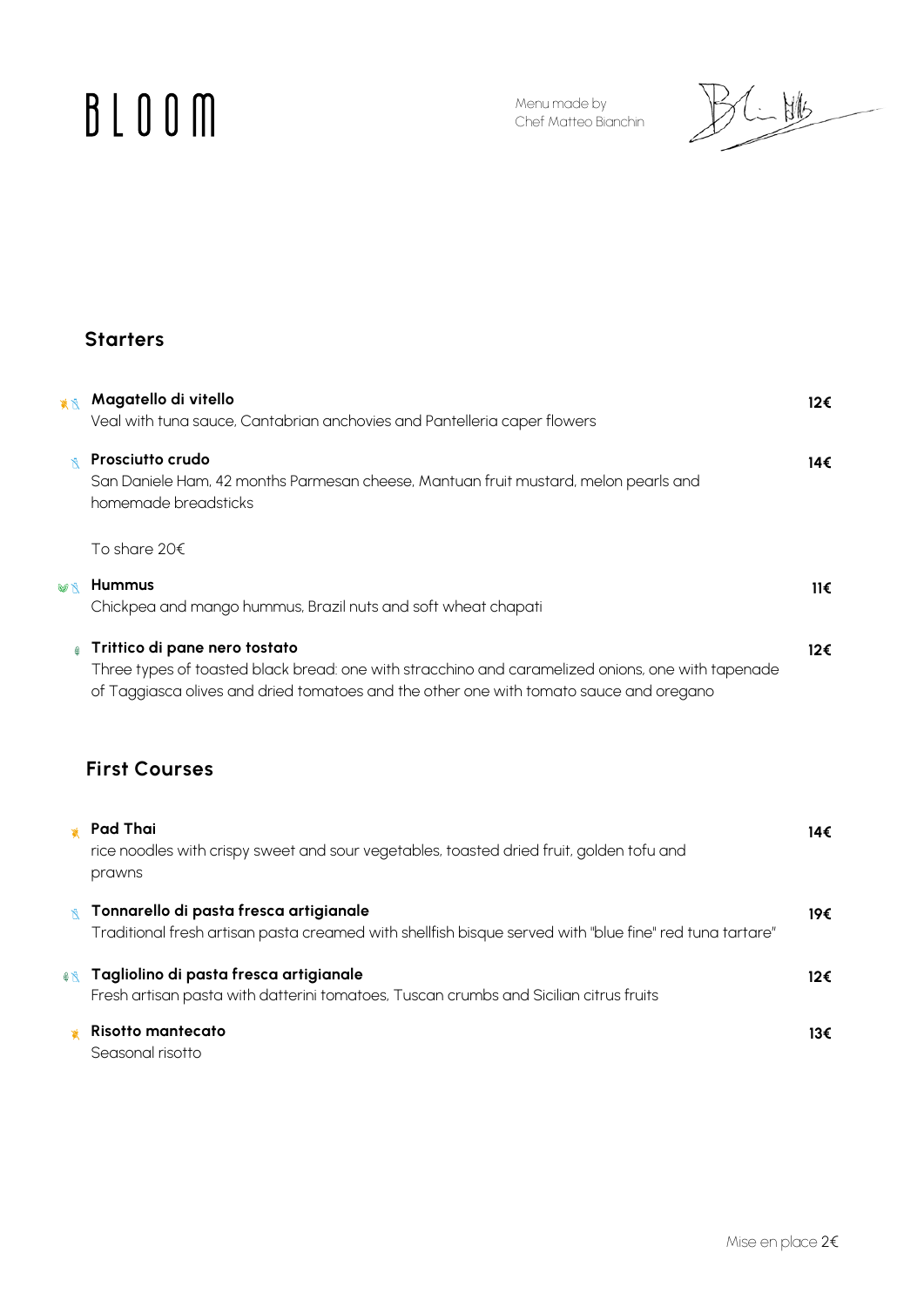# **Mock first courses**

| 谶     | Cous cous<br>served with spices and traditional Berber ingredients: seasonal vegetables with paprika,<br>mix of toasted nuts, chicken with coconut and curry                                                               | 14€ |
|-------|----------------------------------------------------------------------------------------------------------------------------------------------------------------------------------------------------------------------------|-----|
| 4 读   | Vellutata fresca<br>Fresh cream soup with Greek yogurt, cucumbers and peppermint                                                                                                                                           | 9€  |
| 4 黄 内 | Spaghetti di zucchine<br>Zucchini spaghetti on top of tomato and vegetables soup, served with egg yolk                                                                                                                     | 9€  |
|       | <b>Main Courses</b>                                                                                                                                                                                                        |     |
|       | Salmone in due cotture<br>Two ways Norwegian salmon: grilled and au gratin with fine herbs, served with Sicilian-style<br>vegetables and Greek yogurt and paprika cream                                                    | 16€ |
|       | Tartare di Manzo al metodo classico<br>Classic method Beef Tartare seasoned with Tropea red onion, Pantelleria capers, Cantabrian<br>anchovies served with Apulian burrata stracciatella on a base of fresh peach concassè | 21€ |
| 蛩     | Tournedos di filetto di manzo<br>Piedmontese fassona beef fillet with black truffle, accompanied by golden pomme nature and<br>soft honey-glazed baby carrots                                                              | 21€ |
| Å.    | Mua Palai e Mayo Mango<br>Slow cooked chicken wrapped in crunchy panko breading, served with platano bananas,<br>golden potatoes, mango mayonnaise and guacamole                                                           | 14€ |
| VA    | Tris di falafel tra colori e sapori<br>Falafel trio: Carrots and turmeric - chickpeas - courgettes and savory all accompanied by<br>Taggiasca olives and Greek yogurt sauce                                                | 13€ |
|       | Poke                                                                                                                                                                                                                       |     |
|       | La classica Healthy Food<br>Basmati rice, edamame, wakame, marinated and smoked Norwegian salmon, pineapple, creamy<br>salmon and soy sauce, avocado hass and black sesame                                                 | 16€ |

| <b>La vegana</b> Healthy Food<br>Mixed basmati and red rice, seasonal vegetables and tofu glazed with honey and soy                               | 14€ |
|---------------------------------------------------------------------------------------------------------------------------------------------------|-----|
| WXX   La super fit Healthy Food<br>white beans, borlotti beans, hulled chickpeas, avocado hass, mango and tofu planked with<br>' Taggiasca olives | 14€ |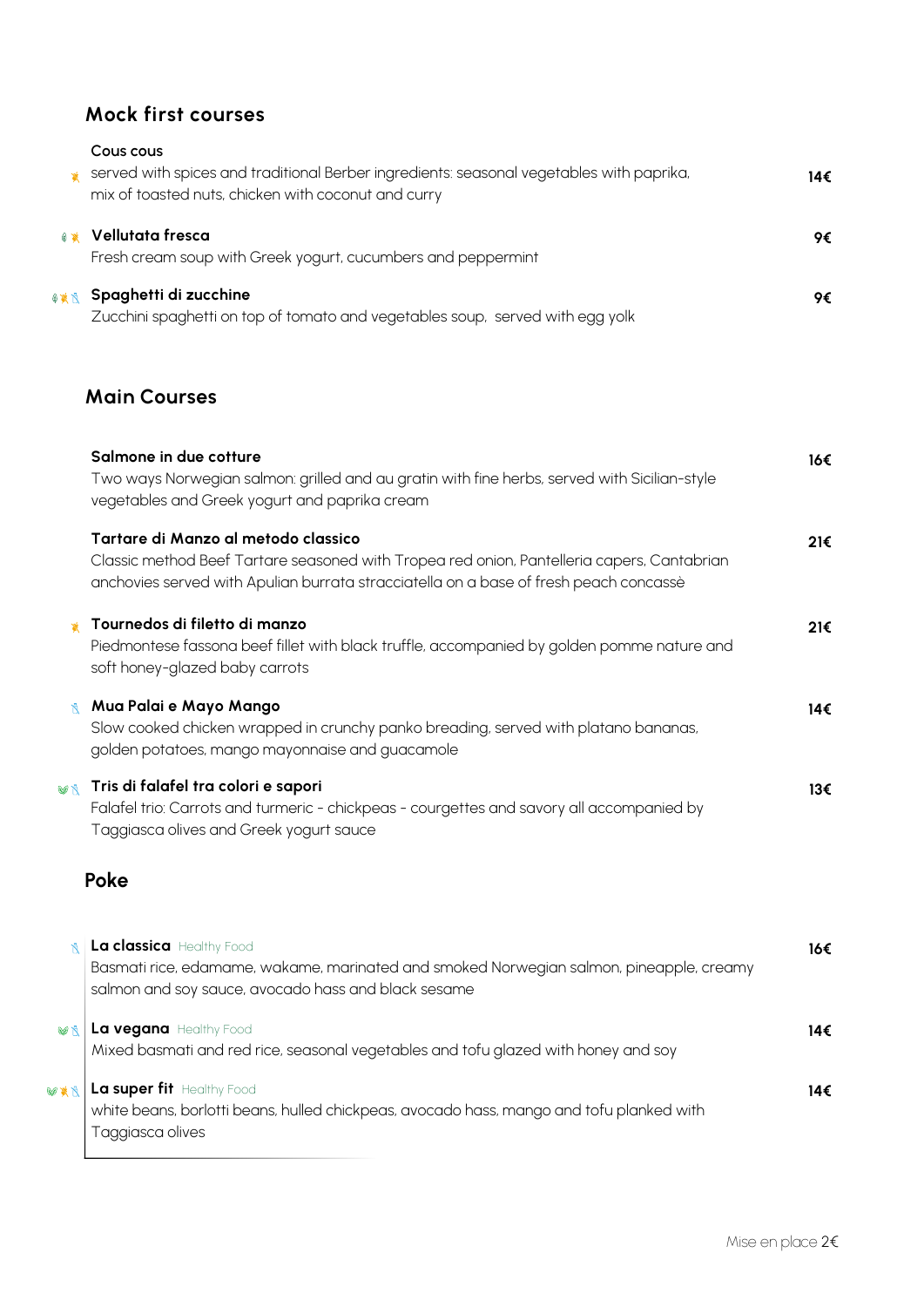## **Side dishes**

| <b>Grilled Vegetables</b> | 5€ |
|---------------------------|----|
| Mixed salad               | 5€ |
| <b>Baked Patatoes</b>     | 5€ |

# **Salads**

|               | <b>Caesar salad</b> Healthy Food<br>lettuce, chicken strips, golden bacon, crispy croutons, 42-month Parmigiano Reggiano and<br>typical homemade Caesar sauce              | 12€ |
|---------------|----------------------------------------------------------------------------------------------------------------------------------------------------------------------------|-----|
| $\mathscr{A}$ | <b>Insalata greca</b> Healthy Food<br>lettuce, tomatoes, cucumbers, red Tropea onion, black olives and Greek feta with oregano                                             | 12€ |
| 黄图            | <b>Mangrove park Healthy Food</b><br>gentle salad, valerian, cuttlefish tagliatelle with lemon, avocado hass cubik, carrot batonettes,<br>guacamole, sesame and chia seeds | 13€ |
| ■             | <b>Insalata niçoise</b> Healthy Food<br>gentle salad, valerian, tomatoes, leek, hard-boiled eggs, tuna fillets in extra virgin olive oil,                                  | 13€ |

#### black olives and Cantabrian anchovies

# **Eggs**

| $\bigoplus$ | <b>Eggs Benedict</b><br>homemade black rye bread, baby spinach, tomatoes, poached eggs and hollandaise sauce<br>with tarragon, served with valerian salad and cherry tomatoes | 13€ |
|-------------|-------------------------------------------------------------------------------------------------------------------------------------------------------------------------------|-----|
|             | <b>Scrambled Eggs</b><br>homemade black rye bread, scrambled eggs, Apulian stracciatella and datterini tomatoes,<br>served with valerian salad and zucchini filangé           | 13€ |

Additions: Crispy Bacon, Homemade Marinated Norwegian Salmon, Avocado Haas, Ham 3 €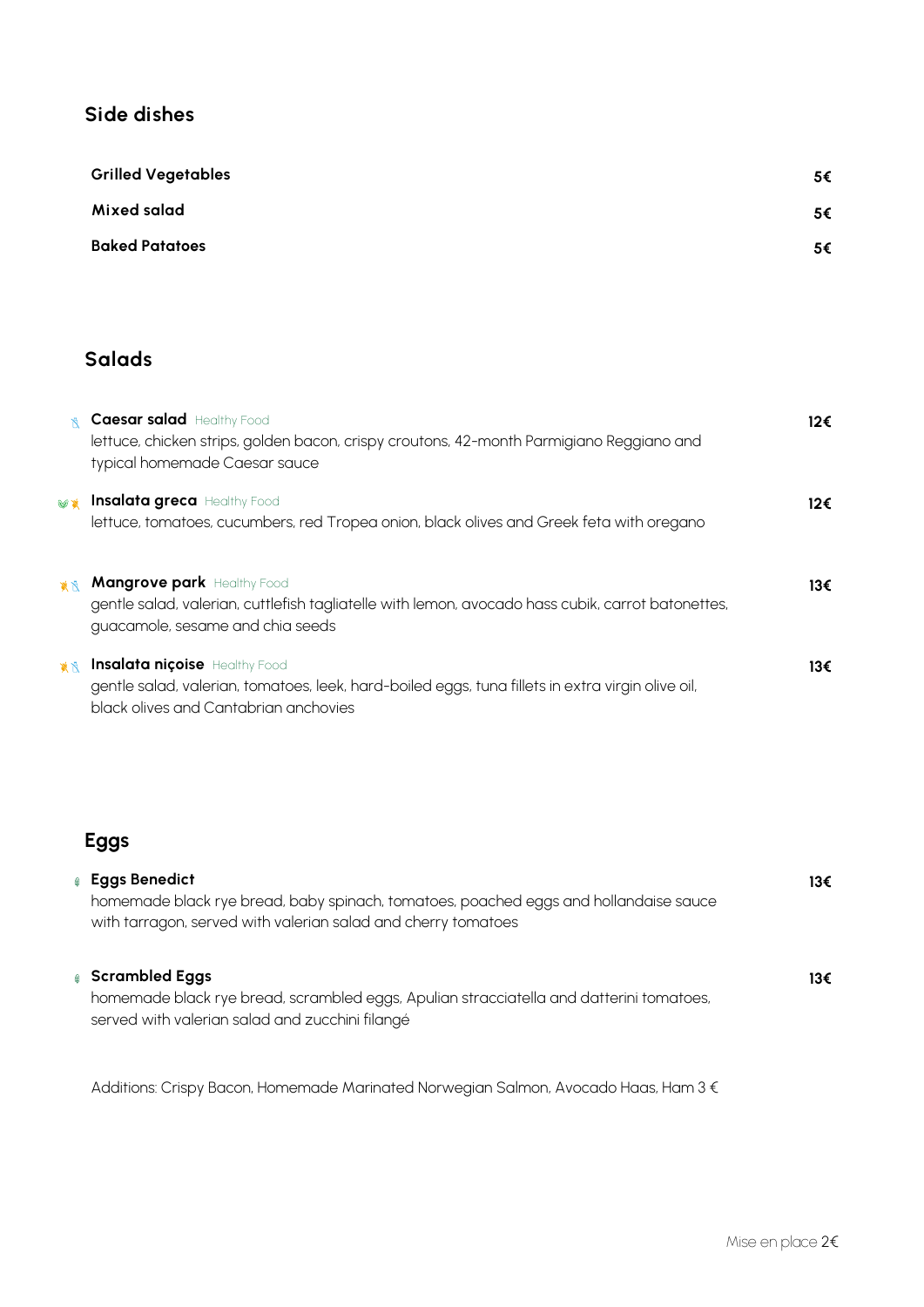# **From Our Oven**

|                            | <b>Avocado Toast</b><br>toasted black rye bread, philadelphia, avocado hass and homemade marinated and smoked<br>Norwegian salmon, all accompanied by a red pepper sauce                    | 12€ |
|----------------------------|---------------------------------------------------------------------------------------------------------------------------------------------------------------------------------------------|-----|
|                            | + poached egg on top 2€                                                                                                                                                                     |     |
|                            | <b>Club parisienne</b><br>slow cooked chicken breast,eggs, crispy bacon, cluster tomatoes, gentle salad, homemade<br>mayonnaise with Brassica mustard                                       | 12€ |
|                            | <b>Club Fisherman</b><br>sea bass slices, grilled courgettes, olive tapenade, tomatoes, gentle salad and lemon<br>mayonnaise                                                                | 13€ |
| <b>B</b>                   | Club vegan stile<br>grilled vegetables, soy-coated tofu, tomatoes, gentle salad and red pepper mayonnaise                                                                                   | 12€ |
| $\mathbb{R}$               | <b>Bagel California stile</b><br>smoked Norwegian salmon, crispy fennel carpaccio with citrus fruits, creamy salmon and soy<br>sauce, gentle salad, datterini tomatoes and lemon mayonnaise | 13€ |
| $\bigoplus$                | <b>Bagel Veggy Mood</b><br>stracciatella, datterini tomatoes, gentle salads and Genoese-style basil pesto, served with red<br>pepper mayonnaise                                             | 12€ |
|                            | <b>Pulled pork</b><br>homemade kefir bun, 180g slow cooked pulled pork, barbecue sauce, coleslow salad                                                                                      | 14€ |
| $\textcircled{\textsf{A}}$ | <b>Veggy Pulled mushrooms</b><br>homemade kefir bun, 180gr fried pulled mushrooms with veggy barbecue sauce and coleslow:<br>salad                                                          | 12€ |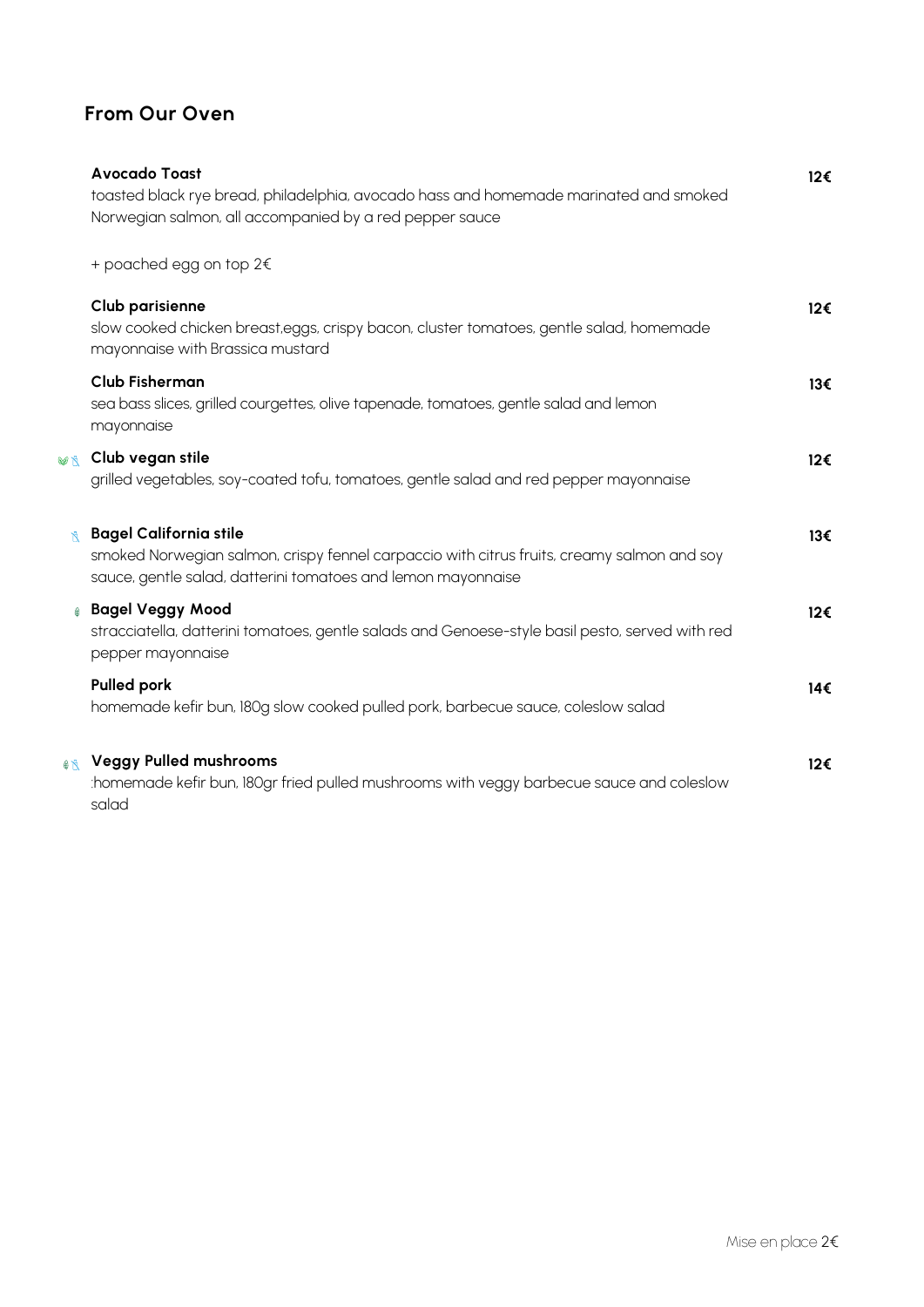# **Dulcis In Fundo**

|            | Tortino Small cake with warm dark chocolate heart, served with Madagascar Vanilla ice cream r | 6€ |
|------------|-----------------------------------------------------------------------------------------------|----|
|            | Semifreddo homemade                                                                           | 5€ |
|            | <b>Cheesecake</b> homemade garnished with fresh strawberries                                  | 6€ |
|            | Monoporzioni Sweet creations by pastry chef master Maestro Luigi Biasetto                     | 7€ |
|            | <b>Torta</b> Homemade cake                                                                    | 4€ |
| <b>MAK</b> | Selection of vegan patties without gluten, lactose and eggs                                   |    |